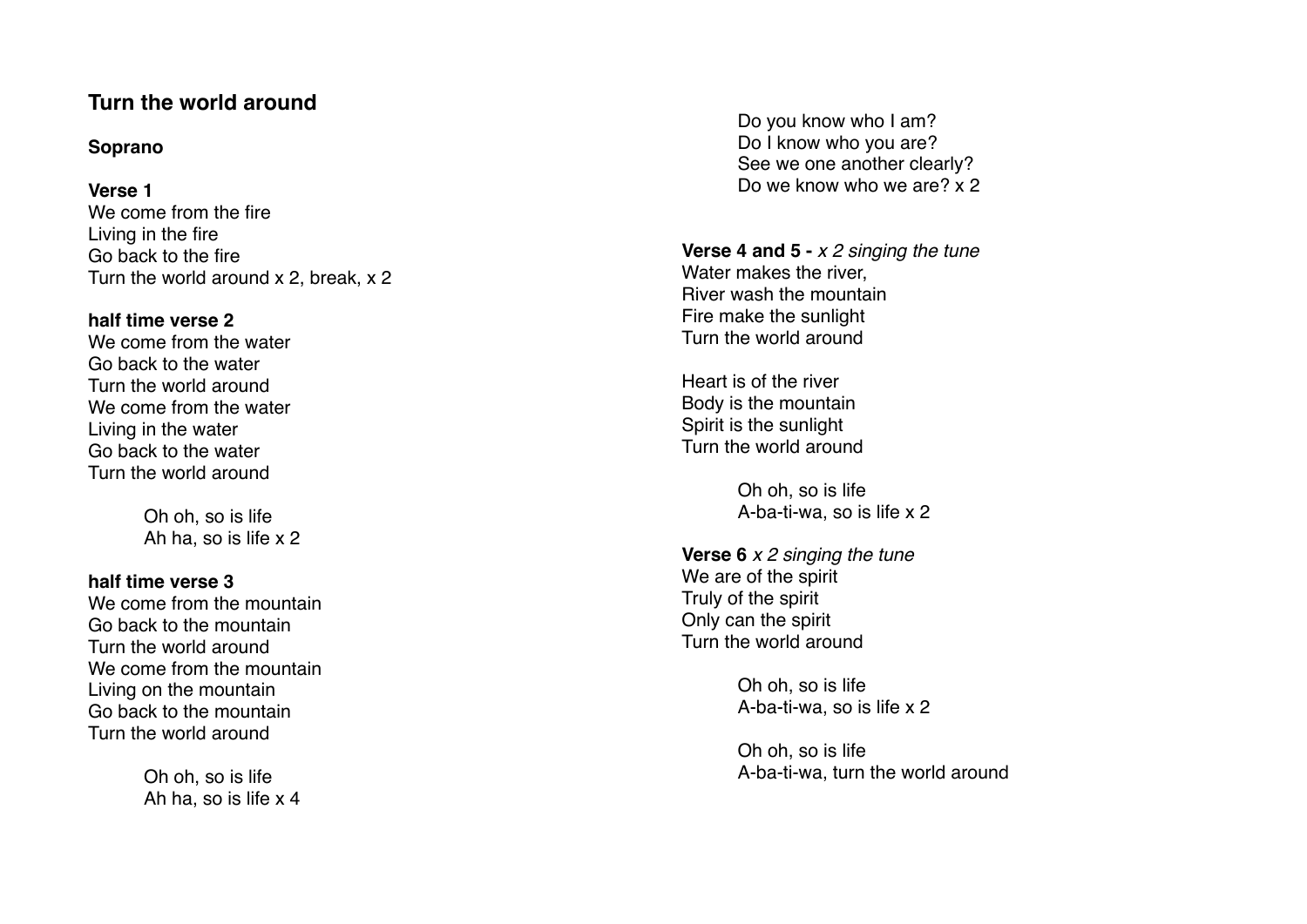## **Alto**

**Verse 1 -** *x 3 singing the tune x 2 singing the harmony*

We come from the fire Living in the fire Go back to the fire Turn the world around

**Verse 2**  - *x 2 singing the harmony* We come from the water Living in the water Go back to the water Turn the world around

> Oh oh, so is life Ah ha, so is life x 2

**Verse 3** - *x 2 singing the tune* We come from the mountain Living on the mountain Go back to the mountain Turn the world around

> Oh oh, so is life Ah ha, so is life x 2

Do you know who I am? Do I know who you are? See we one another clearly? Do we know who we are? x 4

Oh oh, so is life A-ba-ti-wa, so is life x 2

**Verse 6 -** *x 2 singing the harmony* We are of the spirit Truly of the spirit Only can the spirit Turn the world around

> Oh oh, so is life A-ba-ti-wa, so is life x 2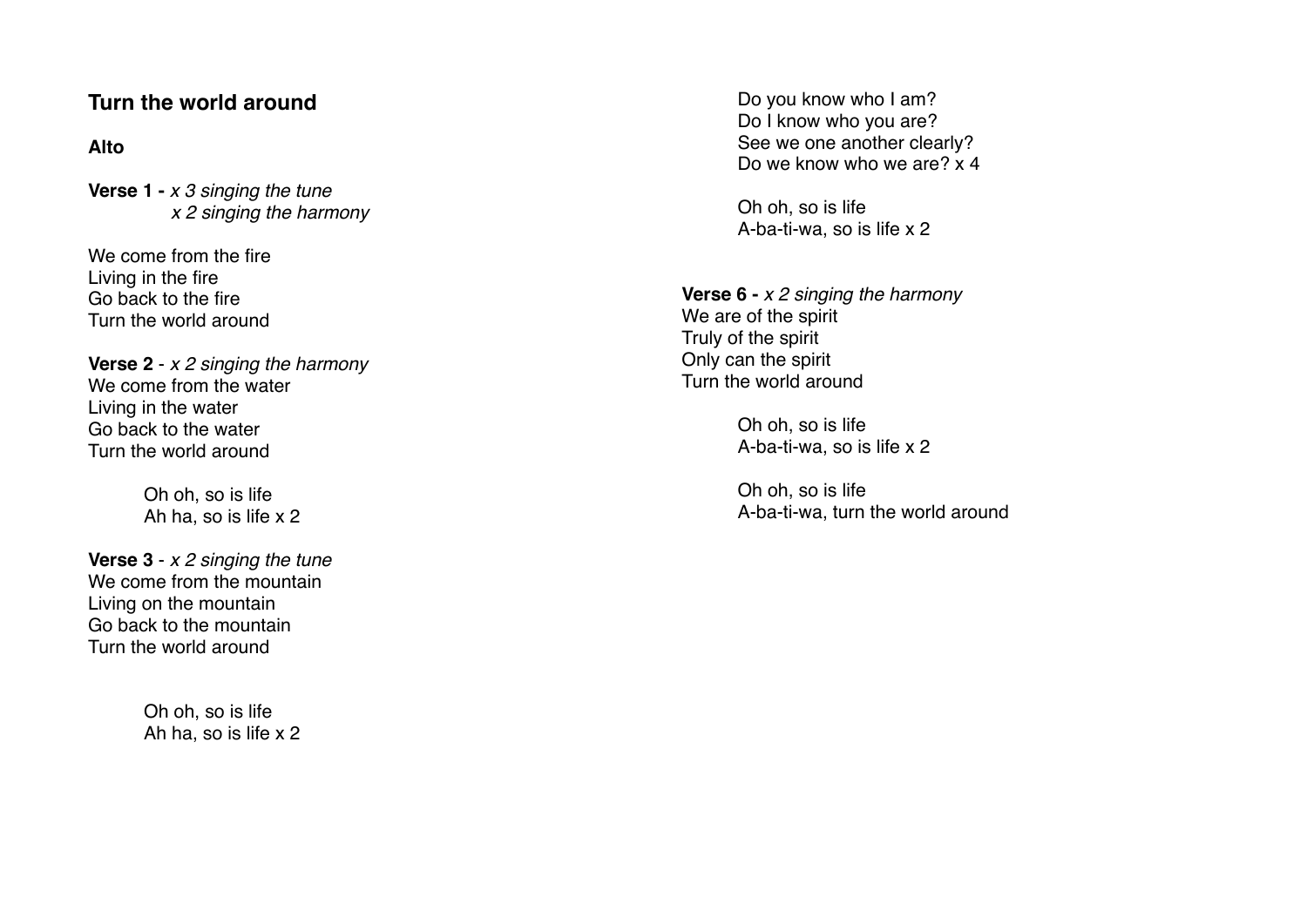#### **Tenor**

**Verse 1** *x 1 singing the tune* We come from the fire Living in the fire Go back to the fire Turn the world around

**half time verse 1 -** *sing twice* We come from the fire Go back to the fire Turn the world around We come from the fire Living in the fire Go back to the fire Turn the world around

> Oh oh, so is life Ah ha, so is life x 2

**verse 2** *x 2 singing the tune* We come from the water Living in the water Go back to the water Turn the world around

> Oh oh, so is life Ah ha, so is life x 2

**verse 3** *x 2 singing the tune* We come from the mountain Living on the mountain Go back to the mountain Turn the world around

> Oh oh, so is life Ah ha, so is life x 2

Do you know who I am? Do I know who you are? See we one another clearly? Do we know who we are? x 4

Oh oh, so is life A-ba-ti-wa, so is life x 2

### **half time verse 6**

We are of the spirit Only can the spirit Turn the world around We are of the spirit Truly of the spirit Only can the spirit Turn the world around

> Oh oh, so is life A-ba-ti-wa, so is life x 2